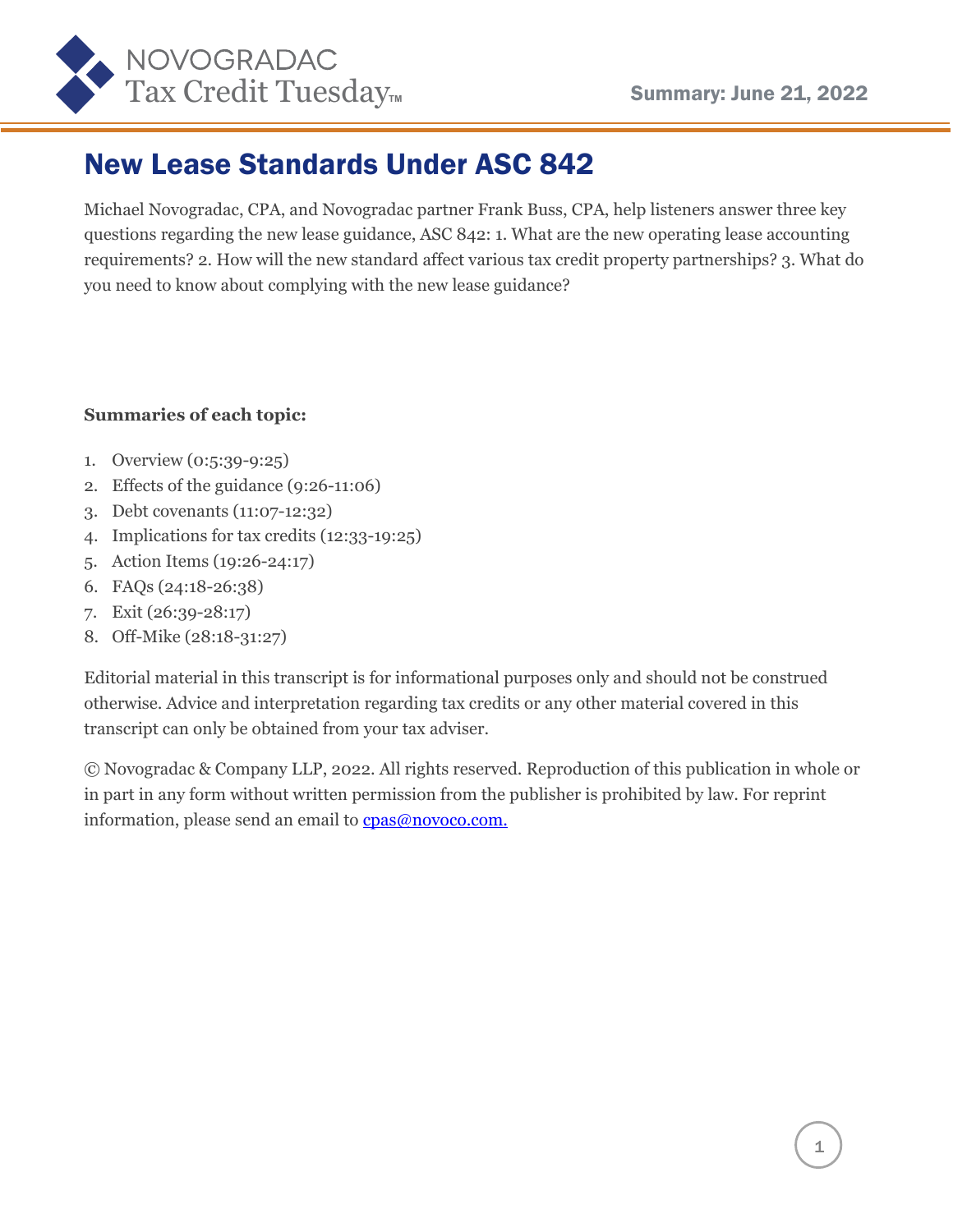

# **Transcript**

[00:00:10] **Michael Novogradac, CPA:** Hello. I'm Michael Novogradac. And this is Tax Credit Tuesday. This is the June 21st, 2022, podcast. In this week's podcast, we're going to discuss some recent changes to the book accounting treatment for certain types of leases. When I say book accounting treatment, I mean, how certain types of leases are accounted for under generally accepted accounting principles or GAAP.

This may sound like a topic only your controller or accounting department needs to be aware of, but in a moment, I'll explain why senior management, project managers, investors, lenders, and many others also need to be aware of the recent changes. But first let me set the stage. The two most common types of leases are operating leases and what used to be called capital leases, but are now referred to more commonly as financing leases. As a general rule of thumb, capital or financing leases are leases where substantially all the risk and rewards of ownership of an asset are transferred to the lessee.

In this situation, GAAP guidance has generally provided that the lessee books both on asset and liability for the lease asset and obligation. The lease guidance we are discussing here today doesn't materially alter those rules.

Now the other common type of lease is what is referred to as an operating lease, which was, prior to the guidance we're discussing today, was a form of off-balance sheet financing wherein a company had a lease liability, but simply recorded annual lease expense on its income statement and did not record a lease liability or asset on its balance sheet.

Now, this podcast is about the recent changes to accounting for operating leases and how that liability is now reported on the balance sheet. The recent changes to accounting for operating leases follow many years where the Financial Accounting Standards Board or FASB and the International Accounting Standards Board have been working to improve the financial reporting standards for leasing activities. Those efforts led back in 2016 to FASB releasing Accounting Standards Update No. 2016-02, which provided updated lease accounting guidance. That guidance, ASU 2016-02, was codified as ASC 842.

The goal of the update is to increase lease accounting transparency, and comparability among organizations. The update sought to achieve that by requiring lease assets and lease liabilities to be recorded on the balance sheet and by disclosing key information about leasing transactions and financial statement footnotes.

Now, as I said, ASC 842 was released six years ago in 2016, but the implementation of the standard kept getting pushed back. The standard finally went into effect for fiscal years beginning after Dec. 15th, 2021, which means that a new guidance is applicable for calendar year 2022, which means now is the time to make sure your organizations know how to comply with the new lease guidance.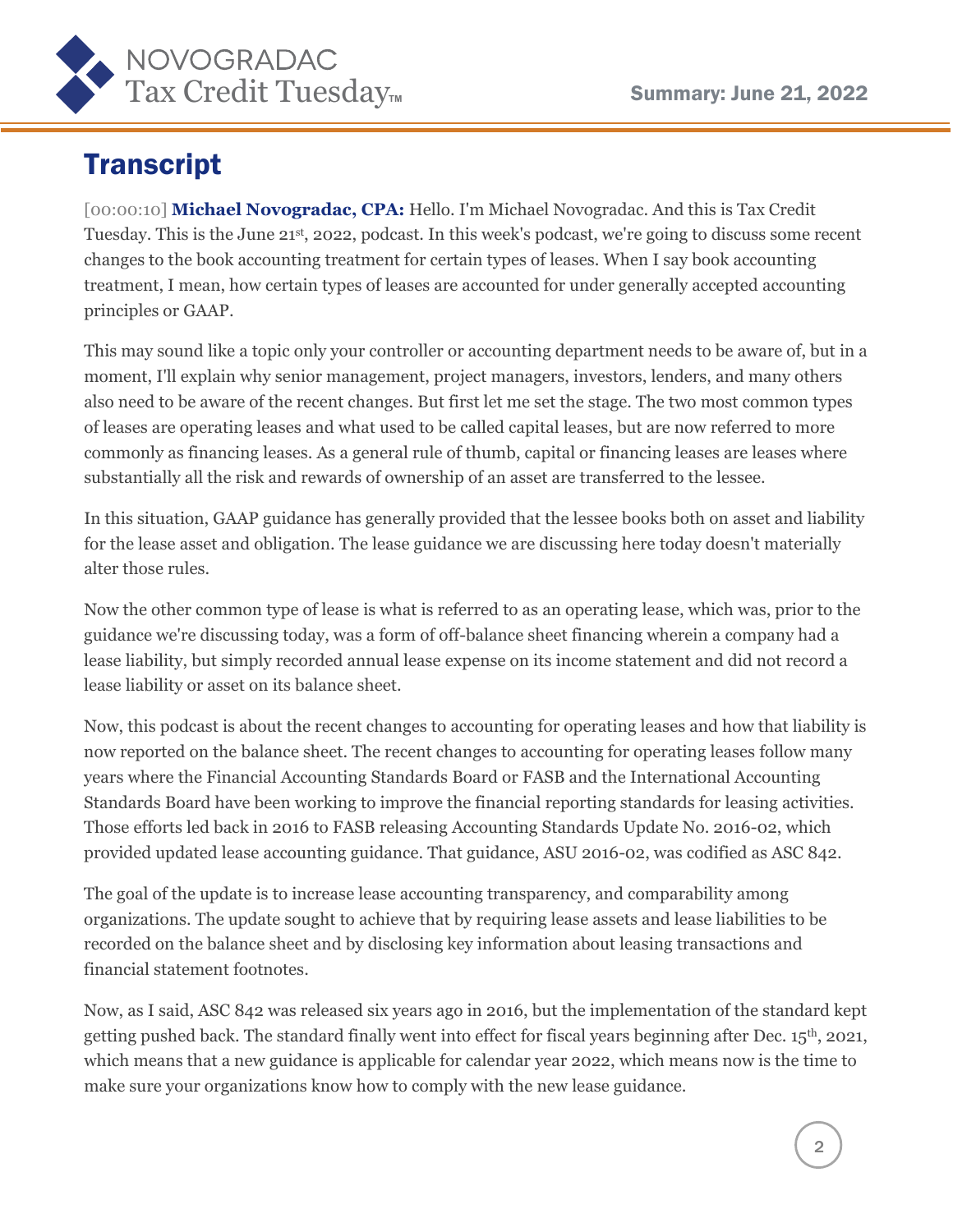

Today's podcast will help you answer three key questions regarding the new lease guidance. That is, ASC 842. Number one, what are the new operating lease accounting requirements? Number two, how will the new standard affect various tax credit property partnerships? We'll go into specific examples to address this. And number three, what do you need to know about complying with the new lease guidance?

But before we dive into that discussion, we'll discuss why you, the listener, should care about the new operating lease guidance contained ASC 842, even if you're not a CPA. First of all, the new lease standards may significantly alter your GAAP balance sheet. Those changes may affect your financial ratios and bank covenants. If that's the case, you may need to renegotiate terms with your lender sooner, rather than later. Another reason why you should care about the new lease standards is that making the necessary changes may involve a substantial amount of time and effort depending upon your situation and the nature of your business or businesses. For that reason, it's important to give yourself adequate time to prepare for any changes that need to be made. Additionally, there is transition guidance that may affect how your financial statements are presented during this implementation period. You'll want to understand the transition methods available and how they will affect your calculation of the least liability, the right of use asset and your financial statements.

Now, those are just a few of the reasons to pay close attention to today's podcast. Now joining me in today's podcast is my partner Frank Buss from our Dover, Ohio, office. Frank provides audit tax and consulting services to a broad spectrum of clients with a concentrated focus on projects and businesses receiving tax credit equity financing. As such, his expertise extends to renewable energy, low-income housing tax credits and new markets tax credits.

Frank will be able to share some examples of how the new lease standards affect developments in these various tax incentive areas. As you can tell, we have a lot to cover today. So if you're ready, as I say, every week, let's get started.

Frank, this is your first time on the podcast. Welcome to Tax Credit Tuesday.

[00:05:36] **Frank Buss, CPA** Mike, thanks for having me. I'm happy to be here.

#### ASC 842 Overview

[00:05:39] **Michael Novogradac, CPA:** So what should listeners know about the main changes to accounting for operating leases and the effective date of the guidance? Kind of expand on what I shared in the intro.

[00:05:51] **Frank Buss, CPA** Yes. Thank you, Mike. Yes, as you mentioned in the intro, so you're exactly right. The effective date is year 2022. So this is in effect right now. So we need to be worried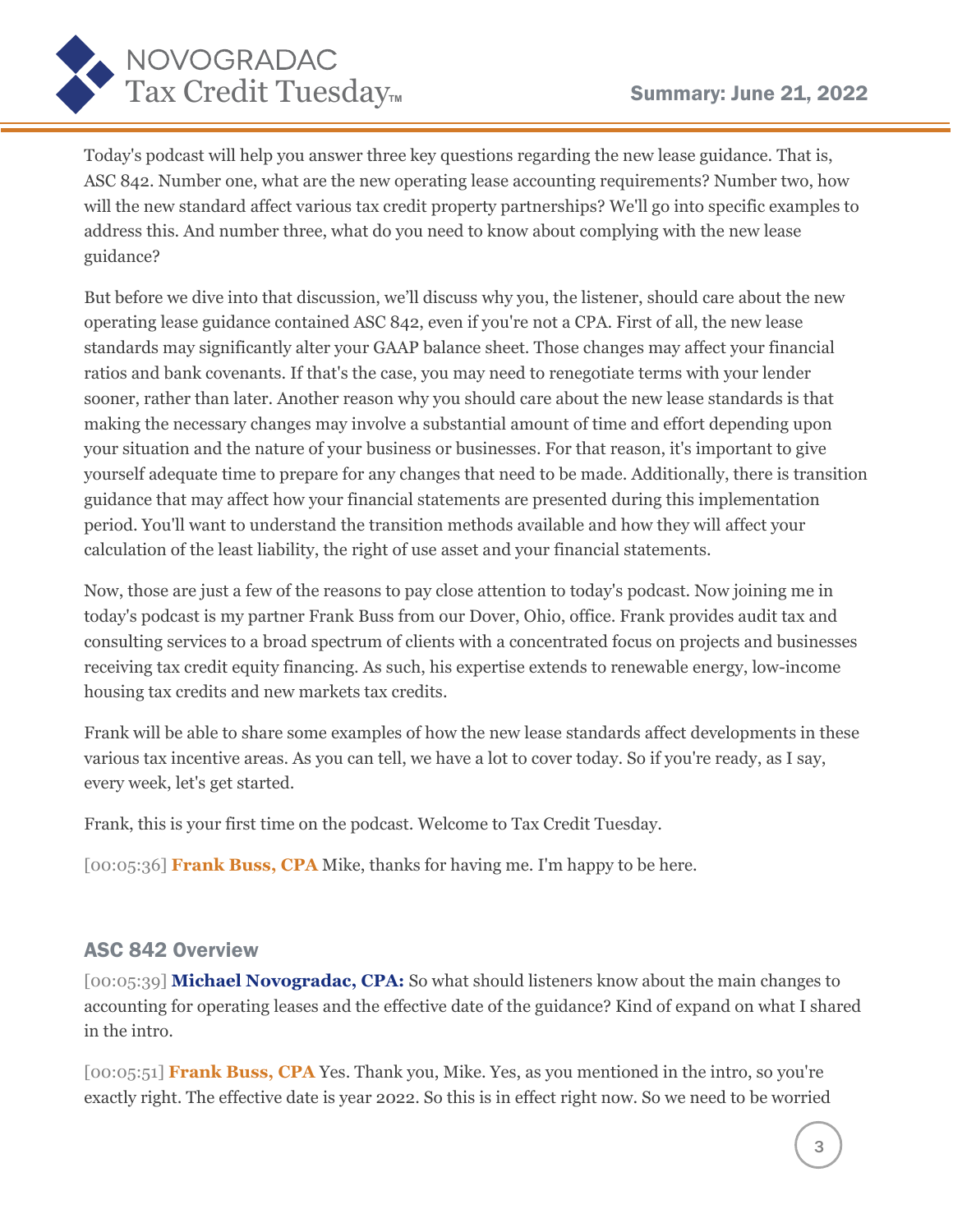

about this implementation currently. The main change—and I went back and I looked the last update to the lease guidance that I found was like 1977, so that's about 45 years ago. It's been quite a while. So this is a significant change, across all the spectrum of the leases. And there's a lot of guidance out there, but I think the main item that we want to discuss and the main issue is how operating leases are accounted for under this ASC 842.

[00:06:37] **Michael Novogradac, CPA:** So let's talk about that ASC 842. Maybe you can talk a little about the debits and the credits, or, it's one thing for me to say in the intro that you have to book a liability and you book an asset, but then you have to unpack that. So if you could unpack how that calculation works and maybe to what extent might be different than how capital leases are accounted for, or finance leases are accounted for.

[00:07:00] **Frank Buss, CPA** Right. And as you said in the intro, too, Mike, previously operating leases were kind of an off-balance sheet item. It was just a footnote disclosure. It was off-balance sheet as far as the financial statements go. Now with this new standard, we're bringing a right-of-use asset onto the balance sheet, and that is calculated based on the present value of the lease payments over time.

So there's a present value calculation. There's a discount rate that needs to be applied. The guidance does allow for a practical expedient on the discount rate so that you can use a risk-free rate if you would like, if that's better for you or an easier method. And generally that would be like the U.S. Treasury rate or something equivalent to that.

So in year one you would essentially record this right-of-use asset and kind of an equal lease liability under your present value calculation. And then in year two, you would go forward, you would amortize your lease asset, right? And then your present value calculation would be changed every year based on your remaining payments due.

And that would also go into your lease amortization of that liability, to come up with your, current year lease expense and, and it would still be a lease expense, as it was before, it would be the same as that goes.

[00:08:32] **Michael Novogradac, CPA:** As before you would've the same annual lease expense, or you'd have the annual lease expense and then you would be kind of writing down your asset over time and obviously your liability would reduce over time. And is it true that the key change, key difference between that and a financing lease release?

One of the key changes is that within currently what's called an operating lease, you would just show operating lease expense every year. Whereas if the benefits and burdens or the risk and rewards essentially transferred, you recording as a financing lease, you would end up with an interest rate factor.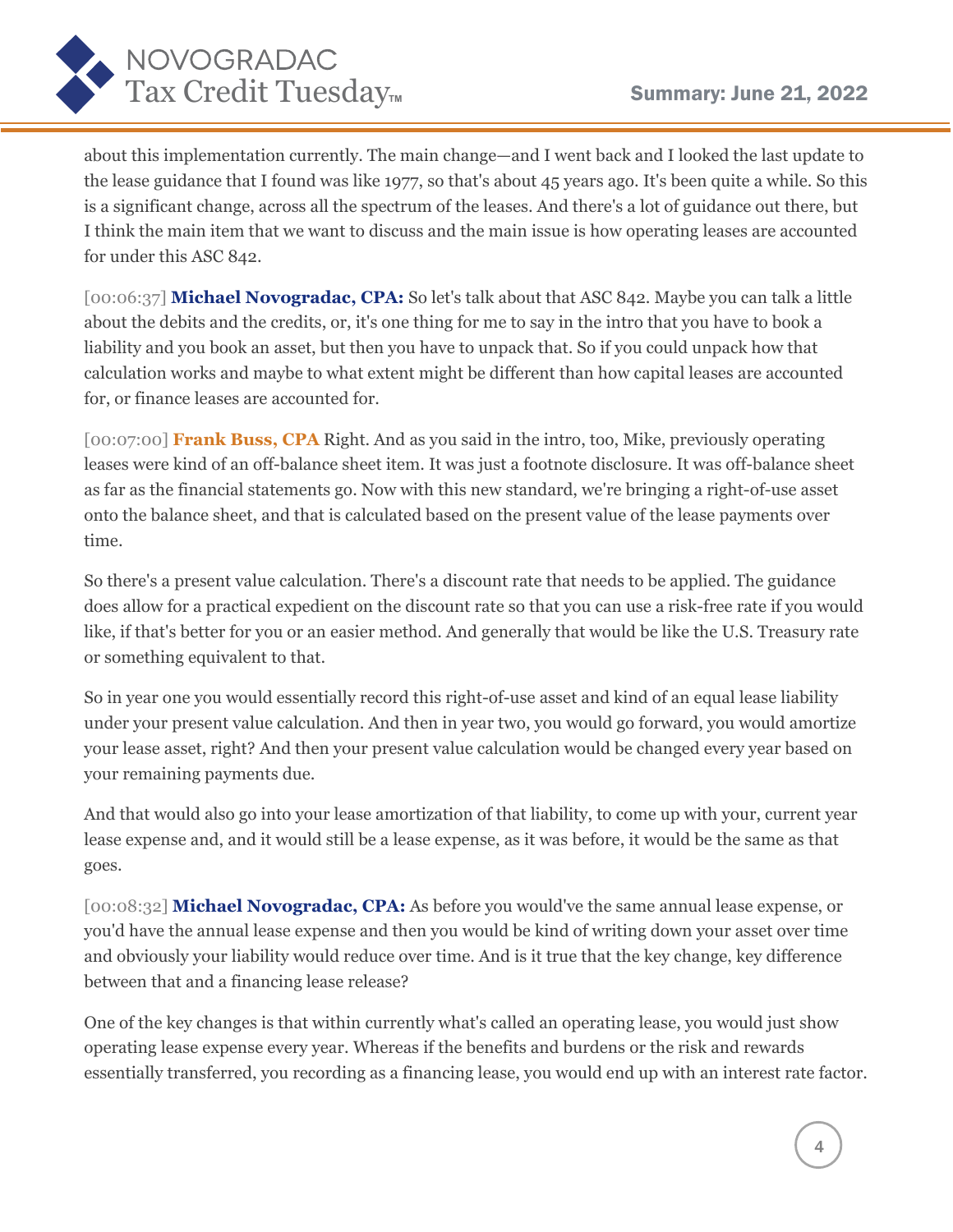

[00:09:07] **Frank Buss, CPA** That's right. That's right, same as in the past. If you had a capital lease, which is now a financing lease, as you mentioned there's actually an interest expense component to those, where with an operating lease and even with the new guidance there's no interest expense component with that. It's still a lease expense is how it's classified.

## Effects of the Guidance

[00:09:26] **Michael Novogradac, CPA:** Got it. Now let's shift gears to some of the effects it could have on project partnerships or businesses. Because I think of our typical client base, we have a number of project partnerships, and they have their own individual financial statements. Oftentimes obviously you have the general partners or developers that might be consolidating some of these entities into their own financial statements.

So there's a couple of levels where this could have both a direct effect on the lower tier property partnerships or businesses, as well as the entities that they might be consolidating into maybe a derived effect. So what are some of the reasons, or some of the concerns or some of the impacts that this is going to have?

[00:10:12] **Frank Buss, CPA** Sure and I think the biggest impact really to all those task credit entities potentially those entities that are consolidating them is we have a situation where we might be bringing a lot of liabilities onto the balance sheet that previously, were off balance sheet as we discussed.

So now that kind of changes the way the financials look in possibly a big way. That would be one significant impact. I would say another one and this is not financial statement related, but I think it's going take a lot of, depending on the entity and the business, it might take a lot of effort and a lot of time to kind of go through all these agreements and all these, sub entities and make this transition like that could be a very big time and effort requirement.

#### Debt Covenants

[00:11:07] **Michael Novogradac, CPA:** In terms of debt covenants, I mean, what are you hearing or having discussion with clients? What are some of the concerns that this could have with respect to the debt covenants?

[00:11:18] **Frank Buss, CPA** Sure. And as we kind of discussed, so we're bringing a lot more liabilities onto the balance sheet possibly. So, I'd say as you bring liabilities onto your financial statement, that's all unfavorable, as far as your debt covenants go. It would affect all those kind of negatively. Certainly your debt service coverage ratios, that would be affected negatively. Your debt-to-net-worth ratio, negative.

There's even some covenants out there where maybe you can't take on additional borrowings. And that could even, depending on how the banks look at that, maybe it would even trigger an issue with that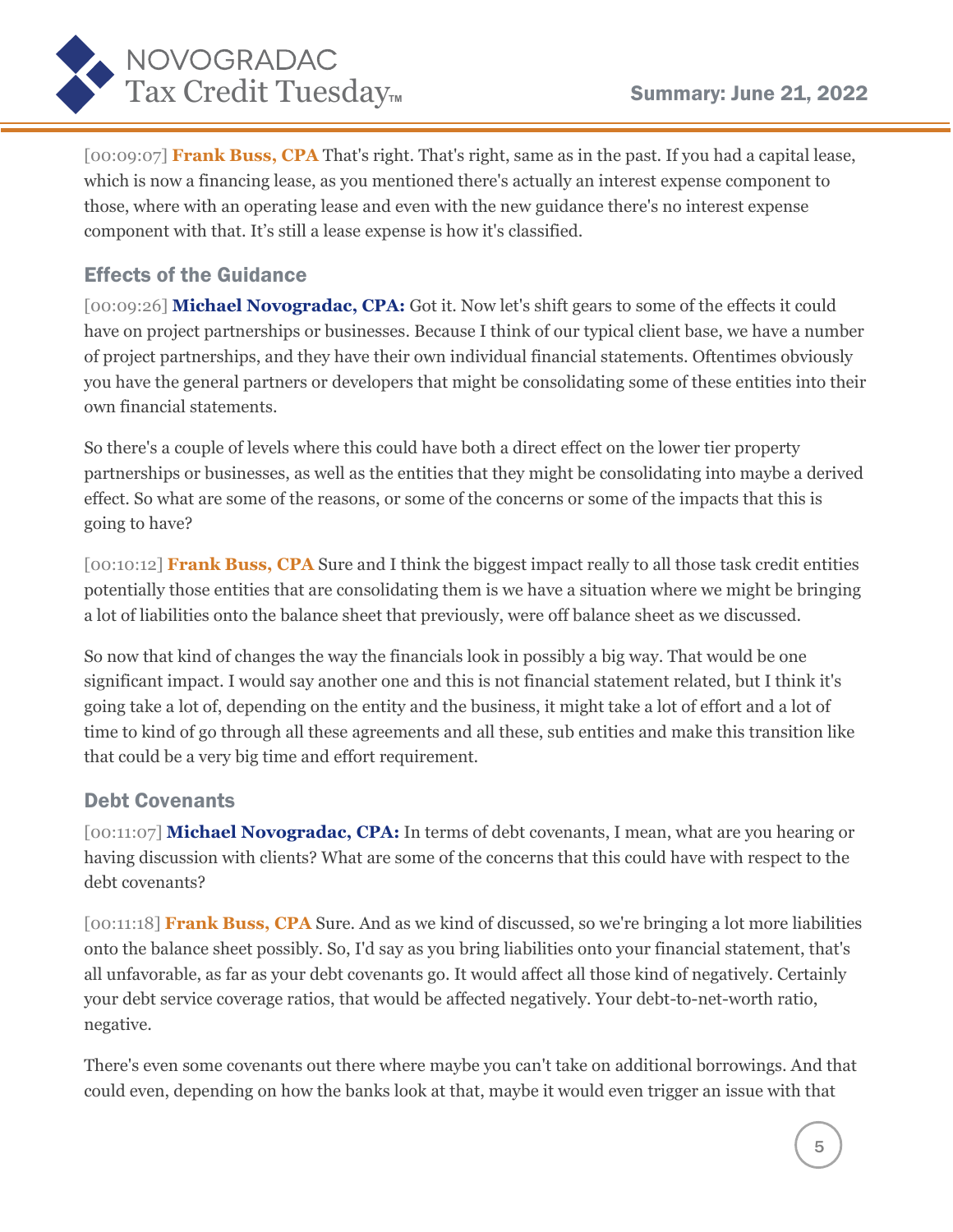

kind of covenant as well. So we're seeing that, I think from a possibility going forward and, really, I think that it would be good to talk to your bankers now and your lenders now, and make sure that you are on the same page with them. And they understand that this change is coming. And just exactly how they are going to look at these different financial statements. And, it's not that anything with your business has really changed necessarily. Cash flows are still the same, but you know, these ratios have changed and, and it could trigger, some violations of your covenants So you would want to discuss those with your banker certainly.

### Implications for Tax Credits

[00:12:33] **Michael Novogradac, CPA:** It seems like a couple of the critical steps are to identify which entities have additional liabilities you'll have to get booked, and then be sure to discuss with, and then to review your debt covenants with respect to loans with each of those entities and then form an initial view and then discuss with your lender.

What adjustments or amendments to the loan covenants might need to be made, but we can talk about that more, in a bit, in terms of some of the other things that we can go there. Before we get into that, let's actually talk about the various practice areas, unless there's anything else you wanted to share more generally.

So, when we think about this in the context of our typical client base and this is Tax Credit Tuesday, so about different types of projects being development, tax credits, and the possible effects. And it seems like when you're thinking about the effects of this, then you'd be thinking well, which practice areas involve leases more often than not? And the first thing you think about is renewable energy investment tax credits. So maybe you could discuss some of the effects you're saying with renewable energy investment tax credit or solar tax credit clients.

[00:13:51] **Frank Buss, CPA** Right. And as I look at our practice areas and the various task credits, I agree. I think that the renewable energy area and solar, I think that's probably the biggest impact that we would see here. And why I say that is because every deal that I've worked on, all of the financial statements and all of those, they almost always have a site lease or some kind of land lease. So they all have off-balance sheet financing generally.

For example, if we have a client that has maybe hundred projects and there's various sites in each project, there could be a lot of leases to go through. And that could be a very big impact on those financial statements and just not only on the financial statements, just the impact of, how do they get that, that task done and deliver their financial statements next March or April when those are due. That's going to be a heavy lift, I think, going forward.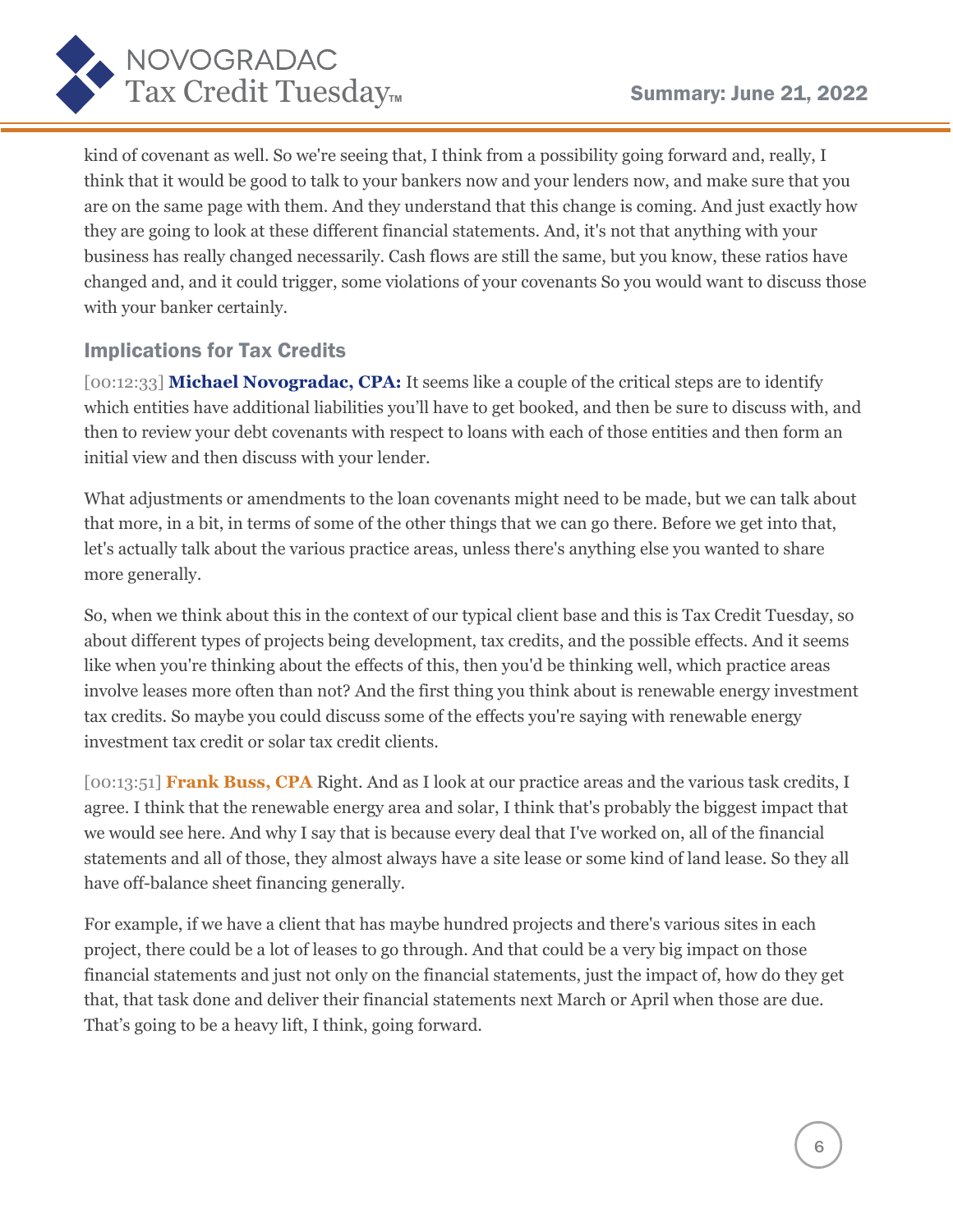

[00:14:52] **Michael Novogradac, CPA:** And then if all those individual properties are now booking liabilities, then those liabilities could end up being booked on the developer's book. So they sent the developers consolidating.

[00:15:05] **Frank Buss, CPA** Well, that's a very, that's a very good point. And in fact, in that industry, most of the developers that we actually look at, they do consolidate those underlying entities. It's going to be a huge impact to the consolidated financial statements of those entities.

And, it might be some surprises for, as we mentioned, the, the lenders and such.

[00:15:26] **Michael Novogradac, CPA:** The debt side of the balance sheet to go up and then the asset side will go up by amount. So there'll be a gross up of the financials. So the next area that, of course you see lots of leases are in historic tax credit transactions, where there's oftentimes some type of masterlease structure. And then obviously the tenants oftentimes have leases. What are your thoughts on historic tax credits? And, and maybe it's pretty much just the same as renewables.

[00:15:54] **Frank Buss, CPA** Yeah, no, I agree. I think it's pretty close to the same as renewables. I think you're right, Mike. I don't see a lot of big differences there. There's a lot of master leases, as you mentioned with historic tax credit transactions. So to the extent that those were maybe classified as operating leases prior, those would need to be looked at, and certainly you would have to adjust those going forward. But I would say it's pretty similar to the renewal energy tax credits, like you had mentioned.

[00:16:23] **Michael Novogradac, CPA:** So let's turn now to new markets. New markets, you're basically making an equity investment in a CDE, no leases there. And then the CDE-like development entity, oftentimes makes a loan, but could be making an equity investment, in a qualified business. So it seems like with new markets, it could be, at the qualified business level. What are your thoughts there?

[00:16:45] **Frank Buss, CPA** I think as you just hit it, really with the CDEs, investment funds, there would not really be an impact because I don't know that I've ever come across a transaction with a lease at that level. Maybe their sponsors have some leases possibly. But yeah, maybe at the qualified business level, certainly there could be long-term leases there. It could even be, say a copier lease or something of that nature that's long term or a car lease, potentially, something like that, that they would need to also look at this and make those adjustments accordingly.

[00:17:20] **Michael Novogradac, CPA:** Then since we're talking about new markets and community development, I would just note, and we don't have time to go into all the details here. We probably could do a separate podcast on opportunity zones, and qualified opportunity zone businesses and the initial impact of these lease accounting rules on, qualified opportunities on businesses.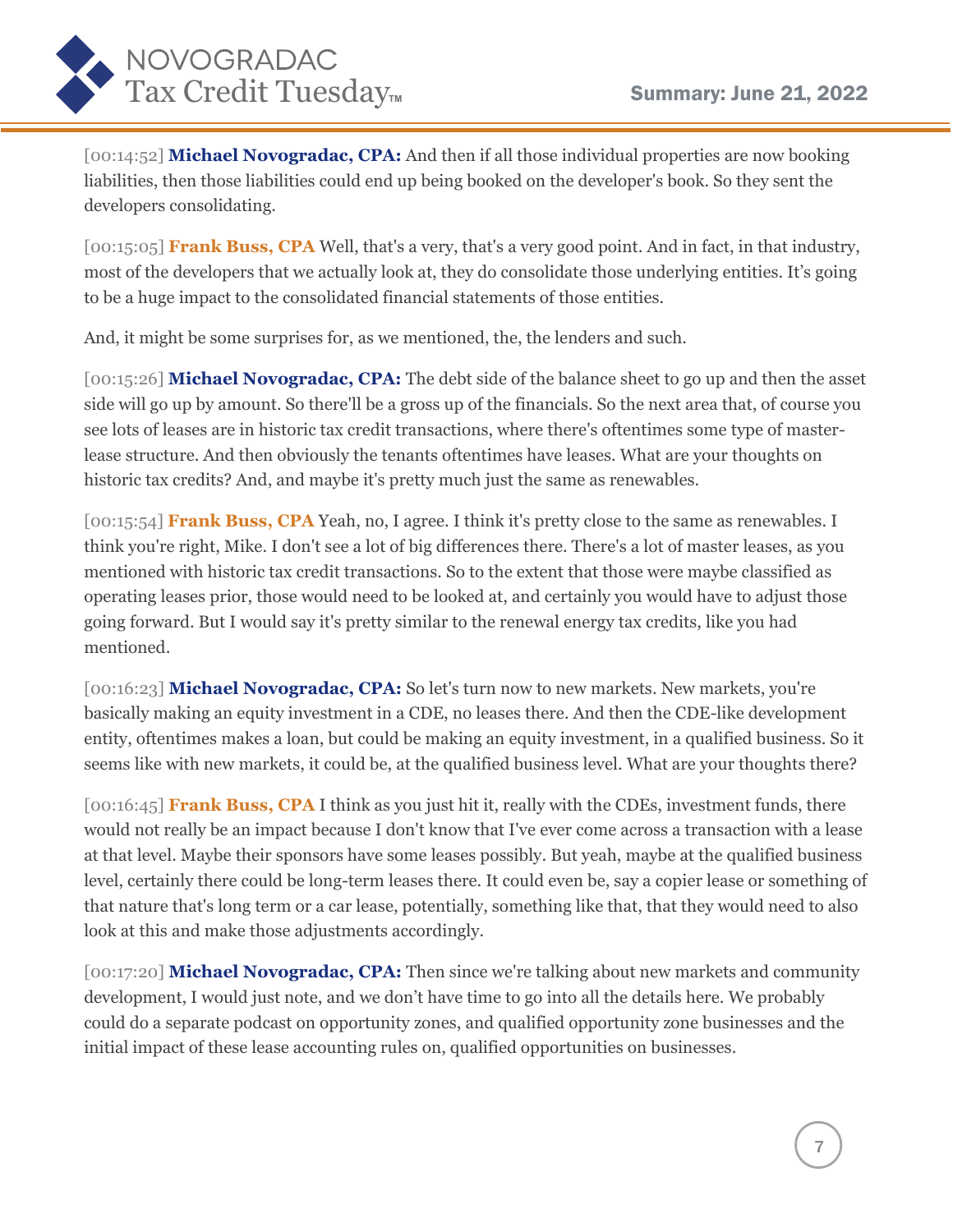

But we'll save that for maybe another podcast, but if you work in opportunity zones, you need to be sensitive to this guidance as well. The other major tax credit area, of course is low-income housing tax credits, which since most low-income housing tax credits you basically are building or renovating a property that you own and then you're leasing out to tenants. And you're generally speaking, not leasing, assets yourself, but you could be. So maybe you could discuss some of the areas where you're seeing this overlapping with low-income housing tax credits.

[00:18:10] **Frank Buss, CPA** Right. Kind of the same as like the qualified business and new markets. Like I mentioned, you could have certain leases at that level, maybe, car leases, different equipment leases of that nature. But, something I wanted to mention though, I think is, is maybe a big deal. In some parts of the country they use ground leases a lot. And I know that New York City, we have several clients in New York City and there's a lot of ground leases in those projects that are utilized. So to that extent, if your portfolios are kind of weighted in some of those areas, that that could be a big impact as well I think on your analysis there.

[00:18:50] **Michael Novogradac, CPA:** I do think it's important, as you mentioned, in terms of the types of leases that the partnership might be engaged, entering into as part of operating the property. But that's also a question as in, does the property partnership itself enter into that lease or does the party management company enter the lease and then pass it through?

So there's definitely some nuances there. And I wish we could spend more time in each of these transfer areas. Cause we probably go through and do separate podcasts on each one and all the different nooks and crannies that this lease accounting rule could creep in.

[00:19:26] **Frank Buss, CPA** Oh, yeah.

#### Action Items

[00:19:26] **Michael Novogradac, CPA:** But that's obviously some what you've been doing. So maybe you could, for listeners who are operating into these areas or, just in general, have businesses with leases, what are some of the actions that you're recommending that they take, to comply with the new standards?

[00:19:43] **Frank Buss, CPA** Sure. Sure. Well, well first, they can, certainly they should call us first to help them with this process. Right? Cause we're the experts in so they should, they should reach out to us. First of all, it could be a big effort, right? It could be a big effort for businesses and companies and tax credit entities in a big, heavy lift.

So I'd say start the process now. I mean, this is already in process. So we're already kind of behind it was effective 1/1/22. So start now, if you haven't started already. You have to go through your lease portfolio and identify your long-term operating leases. And, once you do that, and that's probably not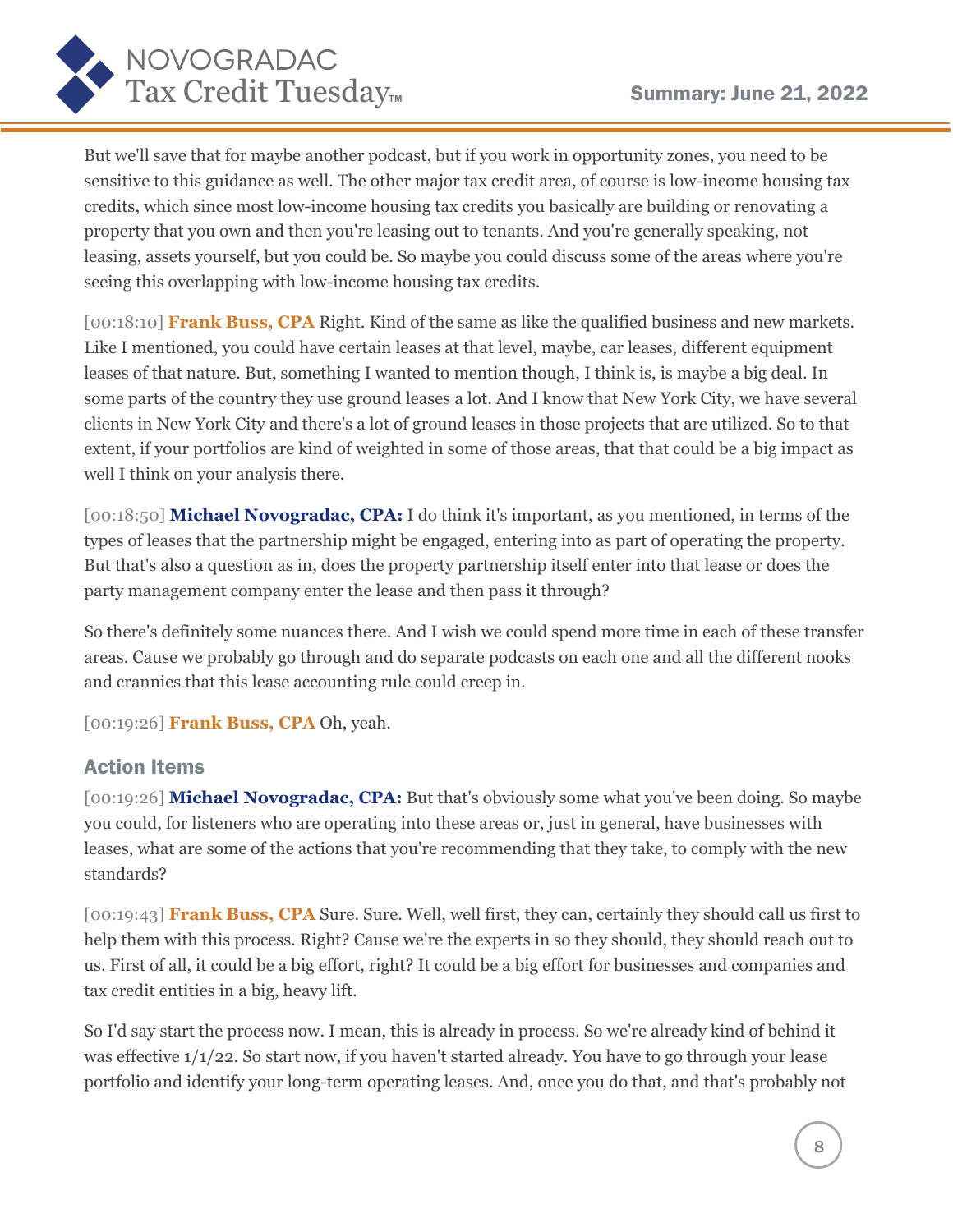

an easy task, but once you do that, you have to go through the calculations that we talked about above, record your right-of-use assets, your lease liabilities.

And then as we noted you would have to make some certain entries right to get your accounting correct for the current year. So there's a lot to do. And I don't think we should delay too long on waiting because there's investor deadlines out there. Some are in February, some are in March.

And if we wait until then to kind of address this, we could be kind of upsetting some of those investors. If we're delayed on delivery.

[00:21:03] **Michael Novogradac, CPA:** The key here is you have to do all the calculations, then book the entries as of Jan. 1, 2022. Correct?

[00:21:09] **Frank Buss, CPA** That's right. That's exactly right. Because it started in Jan. 1, so we're already six months into the new standard,

[00:21:16] **Michael Novogradac, CPA:** And you said, one of the first steps is to identify all your longterm operating leases. Maybe you could clarify the definition of long term.

[00:21:25] **Frank Buss, CPA** Sure. Very good. So long term in the guidance is defined as a year or longer. So anything under a year really is kind of scoped out in a way. So it's really your year or longer leases that we're concerned with here.

[00:21:41] **Michael Novogradac, CPA:** I wanted to emphasize that point because a year doesn't seem like long term.

[00:21:47] **Frank Buss, CPA** Right.

[00:21:49] **Michael Novogradac, CPA:** But it's all your frame of reference. But when you're dealing with tax credits with, 5-, 7-, 15-year recapture periods, you don't think of one year as long term and there aren't too many assets like at least for less than a year. So as we're, thinking about kind of going through this process, are there particular challenges that we haven't discussed already in terms of how to go about making this assessment that you've described already?

[00:22:15] **Frank Buss, CPA** No, I think I really, Mike, I think we've touched on everything, I would just kind of reiterate just the big effort here and maybe it's even geared more towards, as we said, the renewable energy and some of their solar properties. And, and just to, get a jump on this now, before we get to the end of the year and, and, and then we get busy with everything else. And now's a good time if we haven't started this, to really get this moving.

Another item to consider too is there's some transition guidance in the accounting literature. So, that's something we can help with also. There's another acceptable method, with this transition impact that we can do and it's called the effective date method transition. So that would be where you do not restate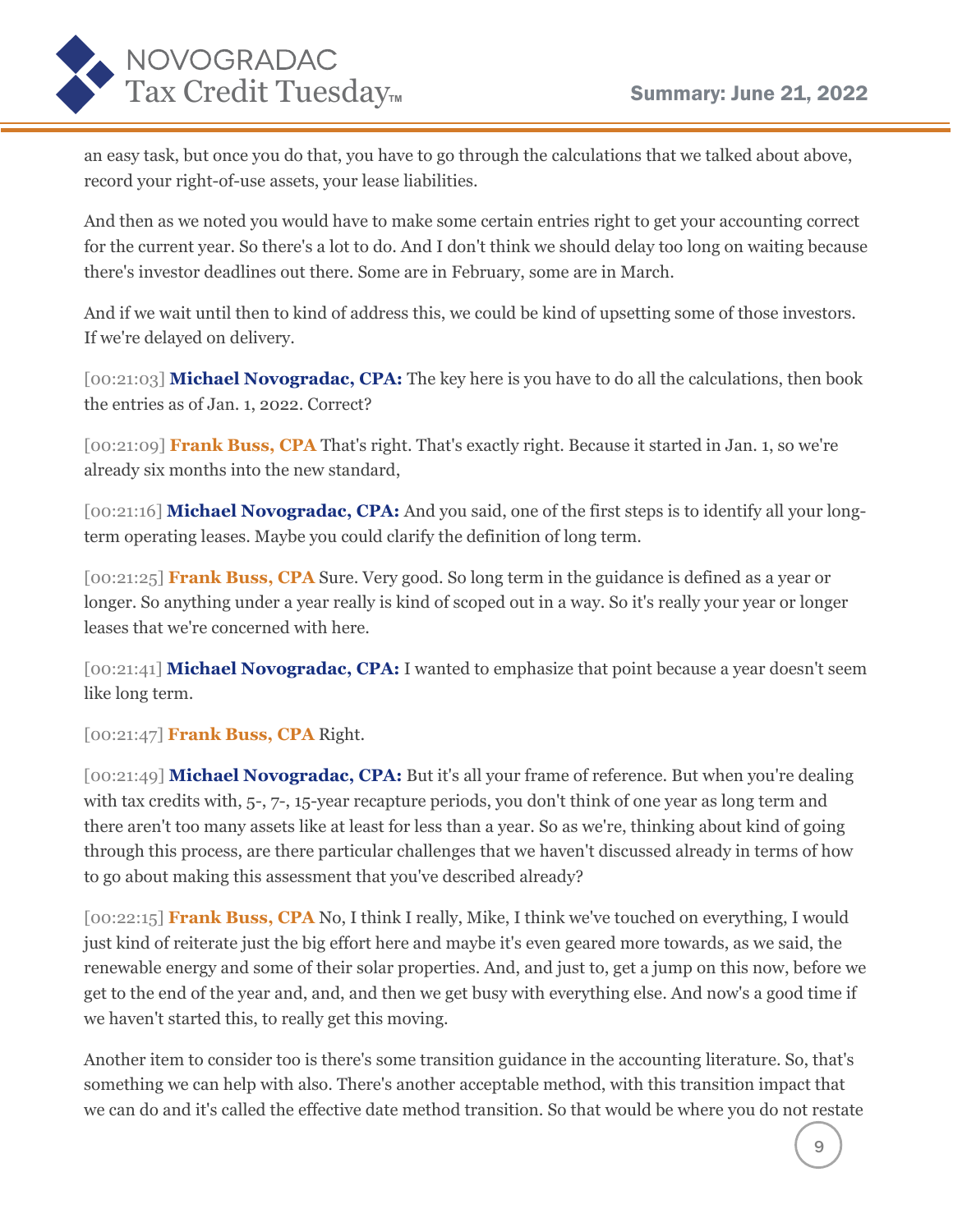

your prior year financials, which is very less time consuming, very less effort. So that's a good outcome as far as time commitment. The only issue with that is you would have, if you're showing both years, say 2022 and 2021, it might not look comparative. You would have one financial statement one year under the old guidance and the current year under the new guidance. So you would have a mismatch there in the current year. But that would be your two possibilities. And we can help you with that too, on what that would take, to make those transitions, whether each method you choose.

[00:23:42] **Michael Novogradac, CPA:** Do you see any clients saying maybe I don't want to do GAAP financials anymore? I want to go to tax basis financials in all of this.

[00:23:58] **Frank Buss, CPA** I was going to say I don't. I don't see that all that often, but I'm surprised. I would think that that would be an option. But I also think that some of the investors want to see GAAP financials and that matters to them actually. So I am surprised we don't see more of those tax basis financial statements, yes.

#### FAQs

[00:24:18] **Michael Novogradac, CPA:** So maybe, it it'd be good for me to close with a question of questions. You might be thinking, what does it mean to close with a question of questions? So, what I mean is maybe you can just share with the listeners some of the questions you're getting by clients. And then obviously you can share briefly some of the answers to the questions that clients are giving you or asking you.

[00:24:42] **Frank Buss, CPA** Sure. Sure. Thanks, Mike. Very good. Yeah. So, so certainly how much time will this involve? That's a big question and I guess the answer would be, it depends, right? Depends on each tax credit portfolio and each client, I guess that would depend on how big the portfolio is and how many leases there are. So that depends.

What are the effects of my financial statements? And I think we kind of covered that fairly detailed already. That's another question. And then also something we covered is, will this delay the delivery of my financial statements because those investors are looking for those soon after year end. And again, I guess I would say that depends also if you kind of get a jump on this now we should be good and we would deliver those on time and should be squared away pretty well there. But yeah, those are, those are the main questions I would say we would get right now.

[00:25:41] **Michael Novogradac, CPA:** And then how about when we were preparing for this podcast, there was the question of are leases potentially embedded in other contracts where there's a contract that I don't think about having a lease in it, but does.

[00:25:55] **Frank Buss, CPA** Right. And that's a really good question because in the guidance there is some wording that if an existing contract or service contract or something of that nature has an embedded lease in it that you're required to actually record that lease. And that might catch a few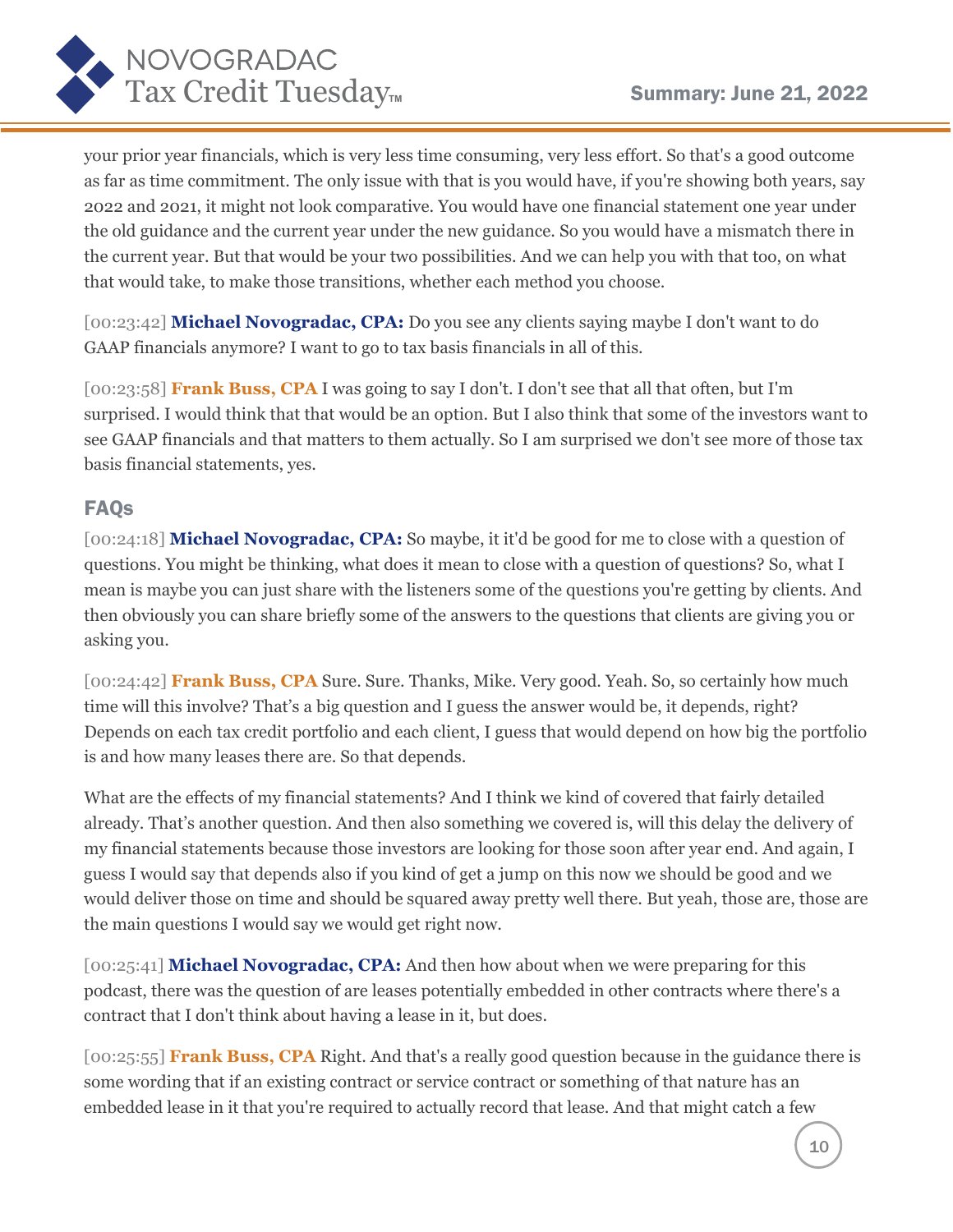

people once they dig into those contracts that might catch a few people off guard where they didn't realize they had a lease there. And I've actually looked at a couple of those, some draft agreements on behalf of clients where they wanted to know, would this be determined under the standards? Would there be an embedded lease in here? And we've actually done some engagements like that, to help clients.

## Exit

[00:26:39] **Michael Novogradac, CPA:** Great. Thanks for all that information. This is really helpful. Please do stick around, Frank, for our Off-Mike segment, where I get to ask you some fun questions not directly related to tax incentives. It might indirectly relate, and I will provide Frank's email address in the show notes today, so you can reach out to him.

But you could simply search for Frank Buss and Novogradac, and I'm sure you'll find him on the web.

To our listeners, please be sure to tune into next week's episode of Tax Credit Tuesday. My partner Lindsay Sutton will be on the podcast to discuss valuation hot topics with us. More specifically, we're going to discuss what low-income housing tax credit property owners should bear in mind when they're buying, selling or resyndicating properties amidst these current high inflationary times.

We don't know how much of the current inflation is transitory. Certainly some of it probably is, much of it may not be. If you develop or finance affordable rental housing, you're not going to miss next week's episode. As I say, every week, you can make sure that you're notified of that episode in each week's episode, by follow the subscribing to the Tax Credit Tuesday podcast, go to www.novoco.com/podcast to subscribe to and stream the show on our website.

You can also follow or subscribe to Tax Credit Tuesday on iTunes, Spotify, Google Podcast, Stitcher and Radio Public.

#### Off-Mike

Now I'm pleased to reach our Off-Mike section where listeners can get some off-topic advice and words of wisdom from our podcast guests. So Frank let's start with something. I am very much a person of routine.

I try to make habit my friend and I spend a lot of time trying to build good habits and spend efforts trying to break bad habits, but getting back to routine and what's a part of your daily routine that you most look forward to and why?

[00:28:36] **Frank Buss, CPA** So I don't know that it happens every single day, but I really look forward to getting outside, taking a walk, maybe walking the dog or not, but just getting outside and getting some fresh air and some exercise and every day. I think that really kind of clears your head and lets you appreciate kind being outdoors and in nature.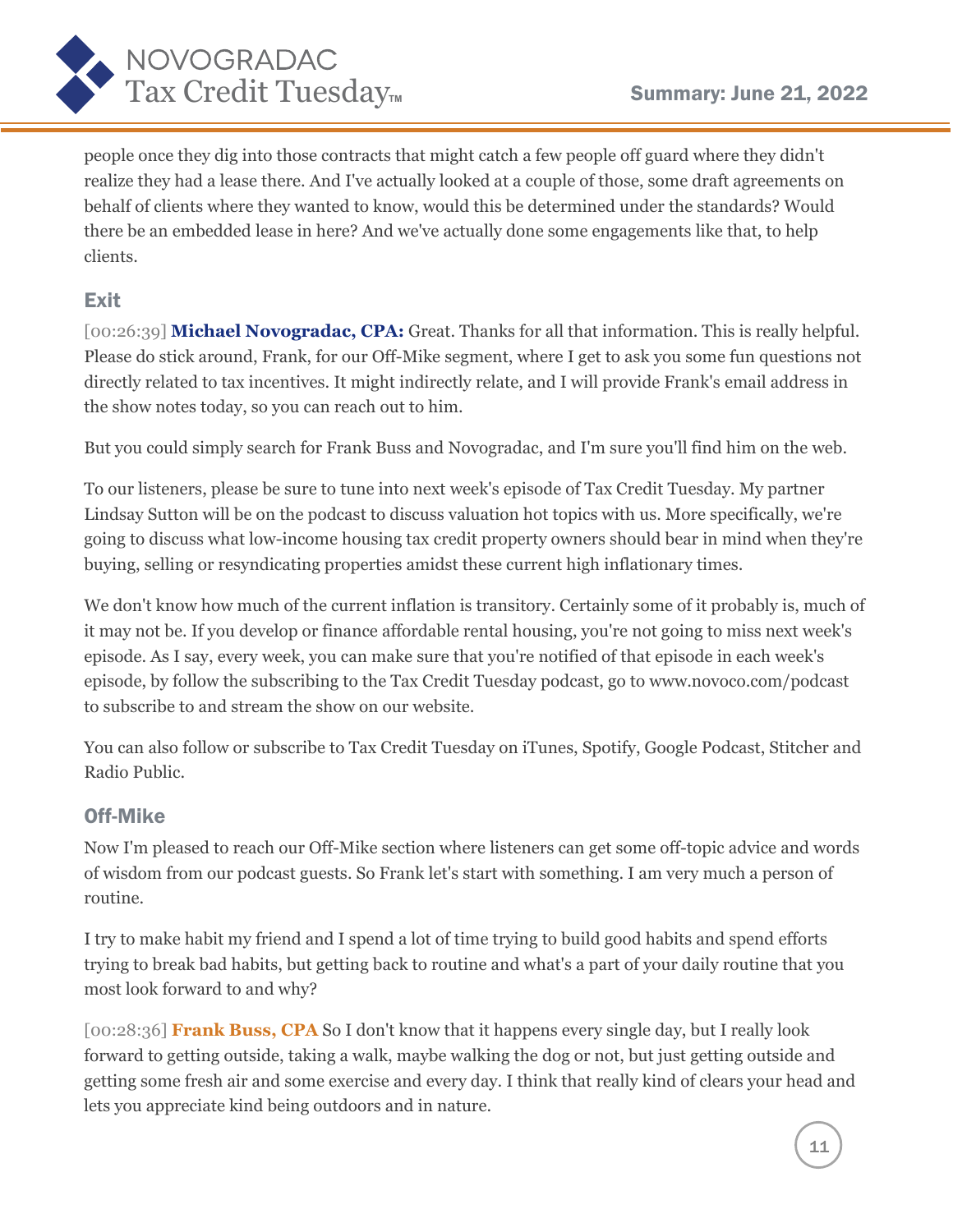

[00:29:00] **Michael Novogradac, CPA:** No. I agree with that. I think a walk every day is very good for your health, both physical and mental and emotional.

[00:29:10] **Frank Buss, CPA** I was going to say, yes, both physical and mental health, that's very good for you.

[00:29:14] **Michael Novogradac, CPA:** So everyone likes to talk about a favorite something to be a little bit more effective. So what's your favorite work or life hack or one of them?

[00:29:10] **Frank Buss, CPA** I don't know if this is as healthy as the outdoor walk, but I certainly enjoy a fresh cup of coffee in the morning. So start the day off with a fresh cup of coffee and maybe a few more during the day. And that even on the weekends, the coffee is a good way to start out and get things rolling. And maybe start things moving.

[00:29:47] **Michael Novogradac, CPA:** There are some positive health effects from that cup of java.

[00:29:51] **Frank Buss, CPA** I keep reading that there are actually some health benefits in there, so it's, yeah, it's helping my cause.

[00:29:59] **Michael Novogradac, CPA:** Whether that's true or not. You like it.

[00:30:02] **Frank Buss, CPA** Yes, yes, yes. We'll go with it.

[00:30:08] **Michael Novogradac, CPA:** So for the third and final question, this is something that I was like asking our podcast guests, what they enjoy most about their job or their career that they'd want to share with others.

[00:30:20] **Frank Buss, CPA** Great. Yeah. Great question. I would say the things I enjoy the most are working with great people like you, Mike, and working with all the other partners and all of our staff and working with all of our clients and just the interaction with everyone on a personal level and a personal basis.

And that I think is the best part of your job and just interacting with everyone and really achieving those goals that you have, your clients have and the firm has just on a personal level. I think that's a great thing about what we do and about our work.

[00:30:57] **Michael Novogradac, CPA:** It's definitely something that I really enjoy as well. And it's great to be able to make a living advancing affordable housing, community development, historic preservation, renewable energy and all the rest. It's a super sort of win-win-win. So I enjoy it as well.

[00:31:17] **Frank Buss, CPA** Absolutely.